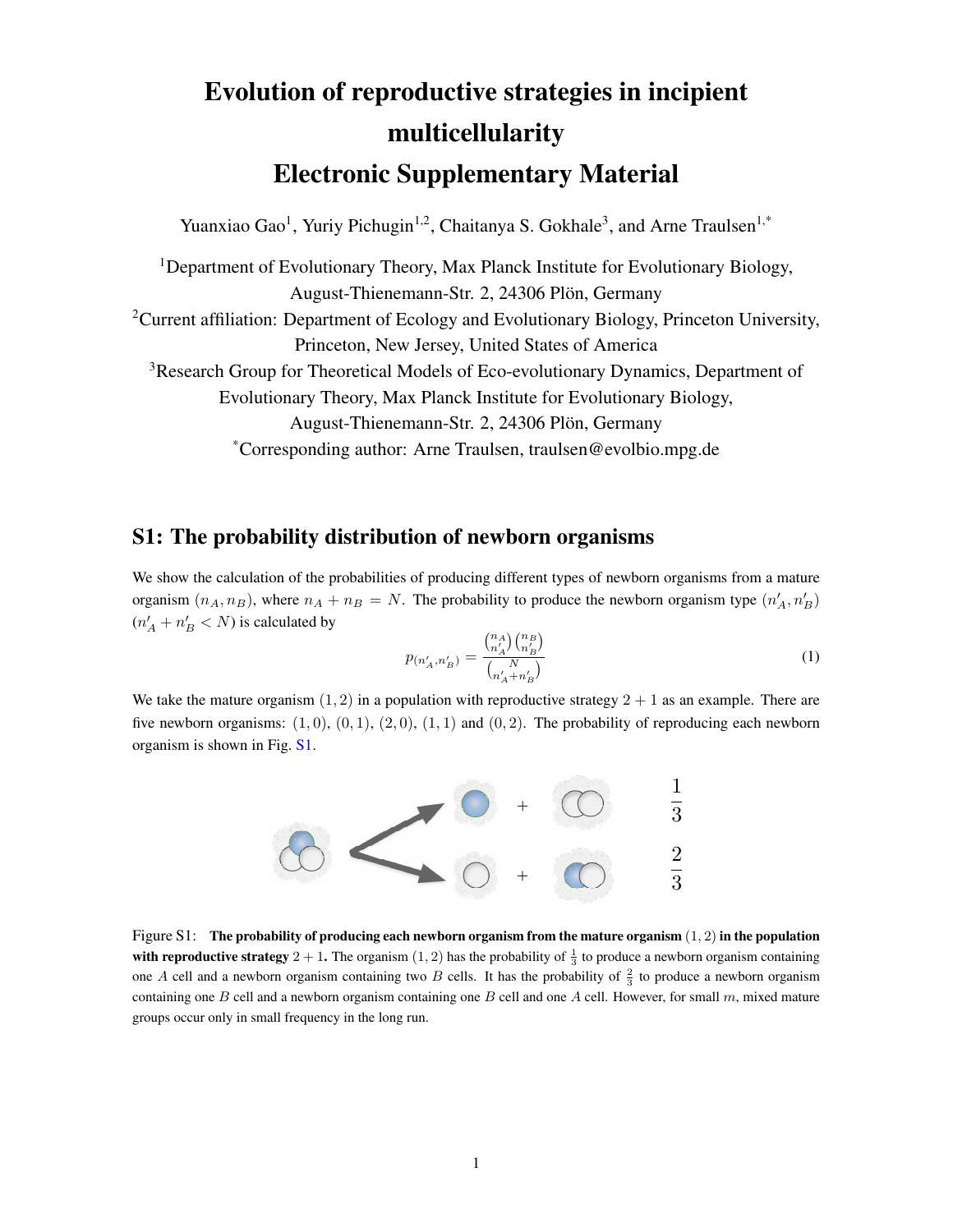#### S2: Population growth rate

We illustrate the calculation of population growth rates. For the reproductive strategy  $n_1 + n_2 + \cdots + n_M$  with maturity size N, its population consists of newborn organisms with size  $n_i$ , where  $i = 1, \ldots, M$ ,  $0 < n_i < N$ and  $\sum_{i=1}^{M} n_i = N$ . As we consider two cell types, B cell and A cell, an organism with size  $n_i$  can have  $0, 1, \ldots, n_i$  B cells. Therefore, a newborn organism with  $n_i$  cells has  $n_i + 1$  possible compositions. We denote the number of newborn organism types of a population by  $\Omega$ . For example, a population with reproductive strategy  $2 + 1$  can contain the newborn organisms  $(1, 0), (0, 1), (2, 0), (1, 1)$  and  $(0, 2)$ . Here, we would have  $N = 3$ ,  $n_1 = 1$ ,  $n_2 = 2$ ,  $M = 2$  and  $\Omega = 5$  (see Fig.1D). The population growth rate depends on the growth rate of the newborn organisms. We assume that a population contains each type of newborn organisms initially. We track each newborn organism's growth time and the number of its offspring. We use  $T_{ij}$  to denote the growth time of a *i* type newborn organism until it produces a *j* type newborn organism, where  $i, j = 1, \ldots, \Omega$ . We use  $N_{ij}$  to denote the number of offspring of type j offspring produced by the i type newborn organism. The growth time  $T_{ij}$  depends on the organism size and the organism composition via Eq.(1) in the main text. The number of newborn organism  $N_{ij}$  depends on the cell-type switching probability and the cell division probabilities of each cell type. Since organism growth is stochastic,  $T_{ij}$  and  $N_{ij}$  are different for different stochastic trajectories, see [\[Gao et al.,](#page-6-0) [2019\]](#page-6-0). For example, for the strategy  $1 + 1$ , the newborn organism  $(0, 1)$  could produce two  $(1, 0)$ , one  $(1, 0)$  or zero  $(1, 0)$  with different growth time. To capture the different development trajectories, we simulate the stochastic organism growth and average over  $Z$  replicates. Then the population growth rate is the largest root of the equation

<span id="page-1-0"></span>
$$
det(\mathbf{A}_{\Omega\Omega}(\lambda) - \mathbf{I}) = 0,
$$
\n(2)

where  $A_{\Omega\Omega}$  is a  $\Omega$  by  $\Omega$  matrix with elements  $a_{ij} =$  $\sum_{z=1}^{Z} N_{ij}^{z} e^{-\lambda T_{ij}^{z}}$  $\frac{1}{Z}$  [\[De Roos,](#page-6-1) [2008;](#page-6-1) [Gao et al.,](#page-6-0) [2019\]](#page-6-0). Here,  $T_{ij}^z$  and  $N_{ij}^z$  are the growth time and the number of offspring of the newborn organism of size i producing an j organism in zth replication.

The simulation of a population starts with newborn organisms. The newborn organisms differ in their composition, i.e. they have different  $(n_A, n_B)$ . For example, for the reproductive strategy  $1 + 1$ , the newborn organisms are of type  $(1, 0)$  and  $(0, 1)$ . Organisms grow in the following way: In each single step, a cell  $(B)$ cell or  $A$  cell) is selected to divide with its division probability, see Eq.(3) in the main text. The threshold component of growth time is  $t_{gn} = \left(\frac{n_A e^{wP_B} + n_B e^{wP_B}}{n_A + n_B}\right)$  $\frac{P_B + n_B e^{wP_B}}{n_A + n_B}$  based on Eq.(4) in the main text. The increment time for the single step is  $t_{sn} \times t_{gn}$ , where we assign values to  $t_{sn}$  according to different scenarios. With the cell division, two daughter cells are produced. Each daughter cell switches to another cell type with a probability  $m$ . After a single step, we update the number of  $B$  cells and  $A$  cells of the organism. Then, the organism repeats the above procedure to grow until reaching its maturity size. Organisms at maturity size produce offspring by random fragmentation. The probability of producing each newborn organism is calculated by Eq. [\(1\)](#page-0-1) in S1. We obtain the number of offspring produced by the newborn organisms and the growth time (the sum of all time increments) in a single run. We make 5000 replicates of the life cycle of each newborn organism. In the zth replication, we record the growth time  $T_{ij}^z$  and the number of offspring  $N_{ij}^z$  for the j type newborn organism producing the *i* type newborn organism. Thus, we have  $a_{ij} = \frac{\sum_{z=1}^{Z} N_{ij}^{z} e^{-\lambda T_{ij}^{z}}}{Z}$  $\frac{Z_{ij}e^{-Z}}{Z}$ , where  $Z = 5000$  for our simulations. We numerically recover our analytical results for maturity size  $N \leq 3$ , see Appendix . For  $N \leq 3$ , we show that that only the binary-splitting reproductive strategies are uniquely optimal under size effects only in Appendix . Our remaining conclusions are reached by numerical simulations.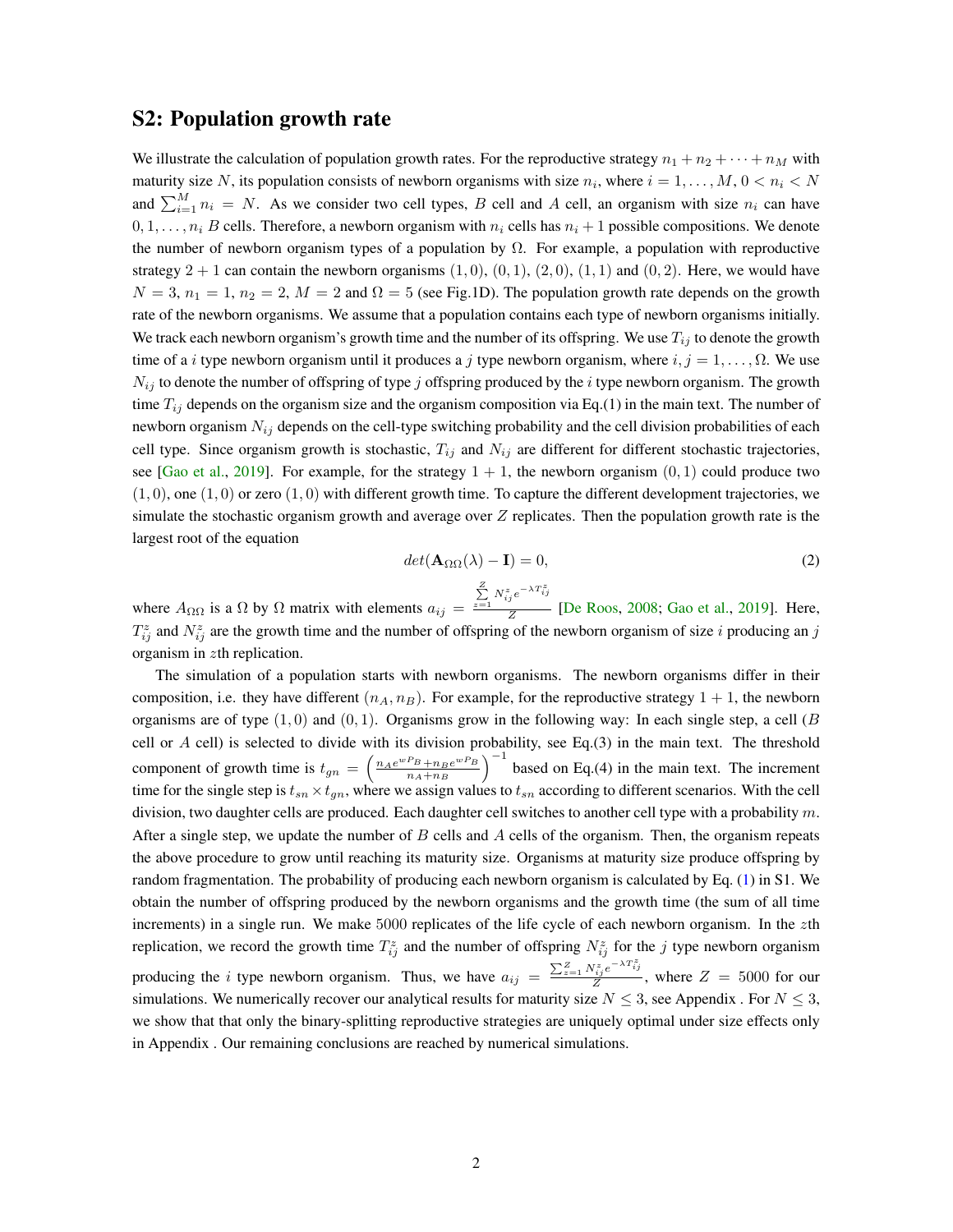## S3: Analytical proof that smaller  $\chi_n$  determines the optimal reproductive strategy when  $N \leq 3$

For  $N \leq 3$ , there are only three reproductive strategies:  $1 + 1$ ,  $1 + 1 + 1$  and  $2 + 1$ . The optimal reproductive strategy is determined by the perturbation with the smaller  $\chi_n$ . More precisely, the reproductive strategy  $1+1$  is optimal when  $\chi_1 < \chi_2$  (advantageous perturbation at  $n = 1$ ) and  $2+1$  is optimal when  $\chi_1 > \chi_2$  (advantageous perturbation at  $n = 2$ ).  $1 + 1$ ,  $1 + 1 + 1$  and  $2 + 1$  are optimal when  $\chi_1 = \chi_2$ . The population growth rate of each reproductive strategy is denoted by a subscript. For example,  $\lambda_{1+1}$  describes the population growth rate of the reproductive strategy 1 + 1. The three population growth rates  $\lambda_{1+1}$ ,  $\lambda_{1+1+1}$ , and  $\lambda_{2+1}$  can be calculated by finding the largest eigenvalue of matrix  $A$  in Eq. [\(2\)](#page-1-0) in S2. We obtain

$$
\lambda_{1+1} = \frac{\ln 2}{\chi_1 t_{s1}^0} = \frac{1}{\chi_1} \tag{3}
$$

$$
\lambda_{1+1+1} = \frac{\ln 3}{\chi_1 t_{s_1}^0 + \chi_2 t_{s_2}^0}
$$
\n(4)

<span id="page-2-0"></span>
$$
0 = e^{-\lambda_{1+2}(\chi_1 t_{s1}^0 + \chi_2 t_{s2}^0)} + e^{-\lambda_{1+2} \chi_2 t_{s2}^0} - 1,
$$
\n<sup>(5)</sup>

where  $t_{sn}^0 = \ln \frac{n+1}{n}$  and  $n = 1, 2$ . Eq. [\(5\)](#page-2-0) only provides an implicit solution for  $\lambda_{2+1}$ . The population growth rate is always positive, as there is no cell death in our model setting.

We first focus on  $\chi_1 < \chi_2$  and prove that the reproductive strategy  $1 + 1$  leads to faster growth than either  $1 + 1 + 1$  or  $2 + 1$ . We start by comparing  $1 + 1$  with  $1 + 1 + 1$  for  $\frac{\chi_1}{\chi_2} < 1$ ,

<span id="page-2-1"></span>
$$
\frac{\lambda_{1+1}}{\lambda_{1+1+1}} = \frac{\frac{\ln 2}{\chi_1 \ln 2}}{\frac{\chi_1 \ln 3}{\chi_1 \ln 2 + \chi_2 \ln \frac{3}{2}}} \n= \frac{1}{\ln 3} \frac{\chi_1 \ln 2 + \chi_2 \ln \frac{3}{2}}{\chi_1} \n= \frac{1}{\ln 3} \left( \ln 2 + \frac{\chi_2}{\chi_1} \ln \frac{3}{2} \right) \n> \frac{1}{\ln 3} \left( \ln 2 + \ln \frac{3}{2} \right) \n= 1.
$$
\n(6)

Thus  $\lambda_{1+1} > \lambda_{1+1+1}$  for  $\chi_1 < \chi_2$ : The reproductive strategy  $1+1$  leads to faster population growth than the reproductive strategy  $1 + 1 + 1$ .

Next we prove that  $\lambda_{1+1} > \lambda_{2+1}$  for  $\chi_1 < \chi_2$  by contradiction. If we would have  $\lambda_{2+1} > \lambda_{1+1} = \frac{1}{\chi_1}$ , then

$$
0 = e^{-\lambda_{2+1}(\chi_1 t_{s_1}^0 + \chi_2 t_{s_2}^0)} + e^{-\lambda_{2+1} \chi_2 t_{s_2}^0} - 1
$$
  
\n
$$
= e^{-\lambda_{2+1}(\chi_1 \ln 2 + \chi_2 \ln \frac{3}{2})} + e^{-\lambda_{1+2} \chi_2 \ln \frac{3}{2}} - 1
$$
  
\n
$$
< e^{-\ln 2 - \lambda_{2+1} \chi_2 \ln \frac{3}{2}} + e^{-\lambda_{1+2} \chi_2 \ln \frac{3}{2}} - 1
$$
  
\n
$$
= \frac{3}{2} e^{-\lambda_{2+1} \chi_2 \ln \frac{3}{2}} - 1
$$
  
\n
$$
= \frac{3}{2} \left(\frac{2}{3}\right)^{\lambda_{2+1} \chi_2} - 1.
$$

This can be simplified to  $\left(\frac{2}{3}\right)^{\lambda_{2+1}\chi_2} > \frac{2}{3}$  and implies  $\lambda_{2+1}\chi_2 < 1$  or

$$
\lambda_{2+1} < \frac{1}{\chi_2} < \frac{1}{\chi_1} = \lambda_{1+1}.
$$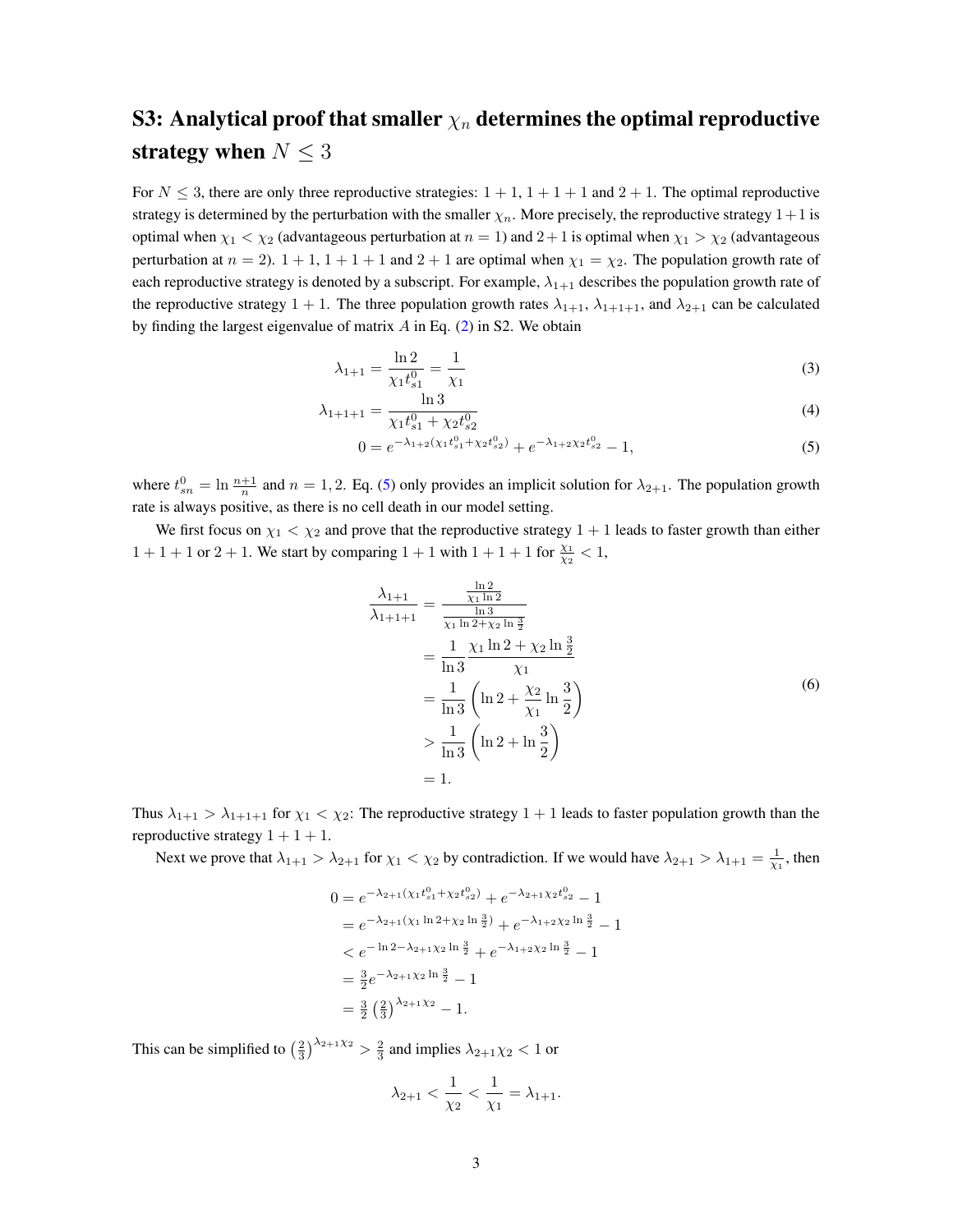which contradicts the assumption of  $\lambda_{2+1} > \lambda_{1+1} = \frac{1}{\chi_1}$ . Thus  $\lambda_{1+1} > \lambda_{2+1}$  for  $\chi_1 < \chi_2$ . Thus the reproductive strategy  $1 + 1$  is optimal under  $\chi_1 < \chi_2$ .

Now we focus on  $\chi_1 > \chi_2$  and prove that the reproductive strategy  $2 + 1$  leads to faster growth than either  $1 + 1$  or  $1 + 1 + 1$ . We first compare  $1 + 1$  to  $1 + 1 + 1$ . Since  $\frac{\chi_2}{\chi_1} < 1$ , we can revert the argument in Eq. [\(6\)](#page-2-1) and obtain  $\lambda_{1+1+1} > \lambda_{1+1}$ .

Next we prove – again by contradiction – that  $\lambda_{2+1} > \lambda_{1+1+1}$  for  $\chi_1 > \chi_2$ . If we would have  $\lambda_{2+1}$  <  $\lambda_{1+1+1} = \frac{\ln 3}{\chi_1 \ln 2 + \chi_2 \ln \frac{3}{2}}$ , then

$$
0 = e^{-\lambda_{2+1}(\chi_1 t_{s1}^0 + \chi_2 t_{s2}^0)} + e^{-\lambda_{2+1} \chi_2 t_{s2}^0} - 1
$$
  
=  $e^{-\lambda_{2+1}(\chi_1 \ln 2 + \chi_2 \ln \frac{3}{2})} + e^{-\lambda_{2+1} \chi_2 \ln \frac{3}{2}} - 1$   
>  $e^{-\ln 3} + e^{-\lambda_{2+1} \chi_2 \ln \frac{3}{2}} - 1$   
=  $\left(\frac{2}{3}\right)^{\lambda_{2+1} \chi_2} - \frac{2}{3}.$ 

This can be simplified to  $\left(\frac{2}{3}\right)^{\lambda_{1+2}\chi_2} < \frac{2}{3}$  and implies  $\lambda_{1+2}\chi_2 > 1$  or

$$
\lambda_{2+1} > \frac{1}{\chi_2}.
$$

On the other hand, we have for  $\chi_1 > \chi_2$ 

 $\overline{\phantom{a}}$ I  $\overline{\phantom{a}}$  $\overline{\phantom{a}}$  $\overline{\phantom{a}}$  $\overline{\phantom{a}}$  $\overline{\phantom{a}}$  $\overline{\phantom{a}}$  $\overline{\phantom{a}}$  $\overline{\phantom{a}}$ 

$$
\lambda_{1+1+1} = \frac{\ln 3}{\chi_1 \ln 2 + \chi_2 \ln \frac{3}{2}}
$$
\n
$$
< \frac{\ln 3}{\chi_2 t_{s1}^0 + \chi_2 t_{s2}^0}
$$
\n
$$
= \frac{1}{\chi_2},
$$
\n(7)

which implies  $\lambda_{2+1} > \lambda_{1+1+1} > \lambda_{1+1}$ . Thus the reproductive strategy  $2+1$  is optimal for  $\chi_1 > \chi_2$ .

The optimal reproductive strategy under a single size perturbation in the main text is the special case of  $\chi_1 = 1$  or  $\chi_2 = 1$ . Thus, binary-splitting strategies are optimal for  $N \leq 3$ . Only for  $\chi_1 = \chi_2$ , all three reproductive strategies of  $1 + 1$ ,  $1 + 1 + 1$  and  $2 + 1$  have the same growth rate  $\frac{1}{\chi_1}$ . Thus, we have proven that the smaller  $\chi_n$  determines the optimal strategy. In addition, we found the optimal strategy is either  $1 + 1$ or  $2 + 1$ , which is consistent with the results that binary-splitting reproductive strategies are optimal under size effects, see Appendix .

## S4: Only the binary-splitting reproductive strategies can be the optimal one under size effects

For size effects only, the number of newborn organism types is reduced as the cell composition does not impact the population growth rate. For example, a population with reproductive strategy  $2 + 1$  has only two types of newborn organisms: single-celled organisms and two-celled organisms. For the reproductive strategy  $n_1 + n_2 +$  $\cdots + n_M$  with  $N = \sum_{i=1}^M n_i$ , the number of newborn organism types  $\Omega$  is smaller or qual to M (since  $n_i$  may be equal to  $n_i$ ). Therefore, Eq. [\(2\)](#page-1-0) is reduces to

<span id="page-3-0"></span>
$$
\begin{vmatrix}\nN_1 e^{-\lambda T_1} - 1 & N_1 e^{-\lambda T_2} & \cdots & N_1 e^{-\lambda T_{\Omega}} \\
N_2 e^{-\lambda T_1} & N_2 e^{-\lambda T_2} - 1 & \cdots & N_2 e^{-\lambda T_{\Omega}} \\
\vdots & \vdots & \ddots & \vdots \\
N_{\Omega} e^{-\lambda T_1} & N_{\Omega} e^{-\lambda T_2} & \cdots & N_{\Omega} e^{-\lambda T_{\Omega}} - 1\n\end{vmatrix} = 0.
$$
\n(8)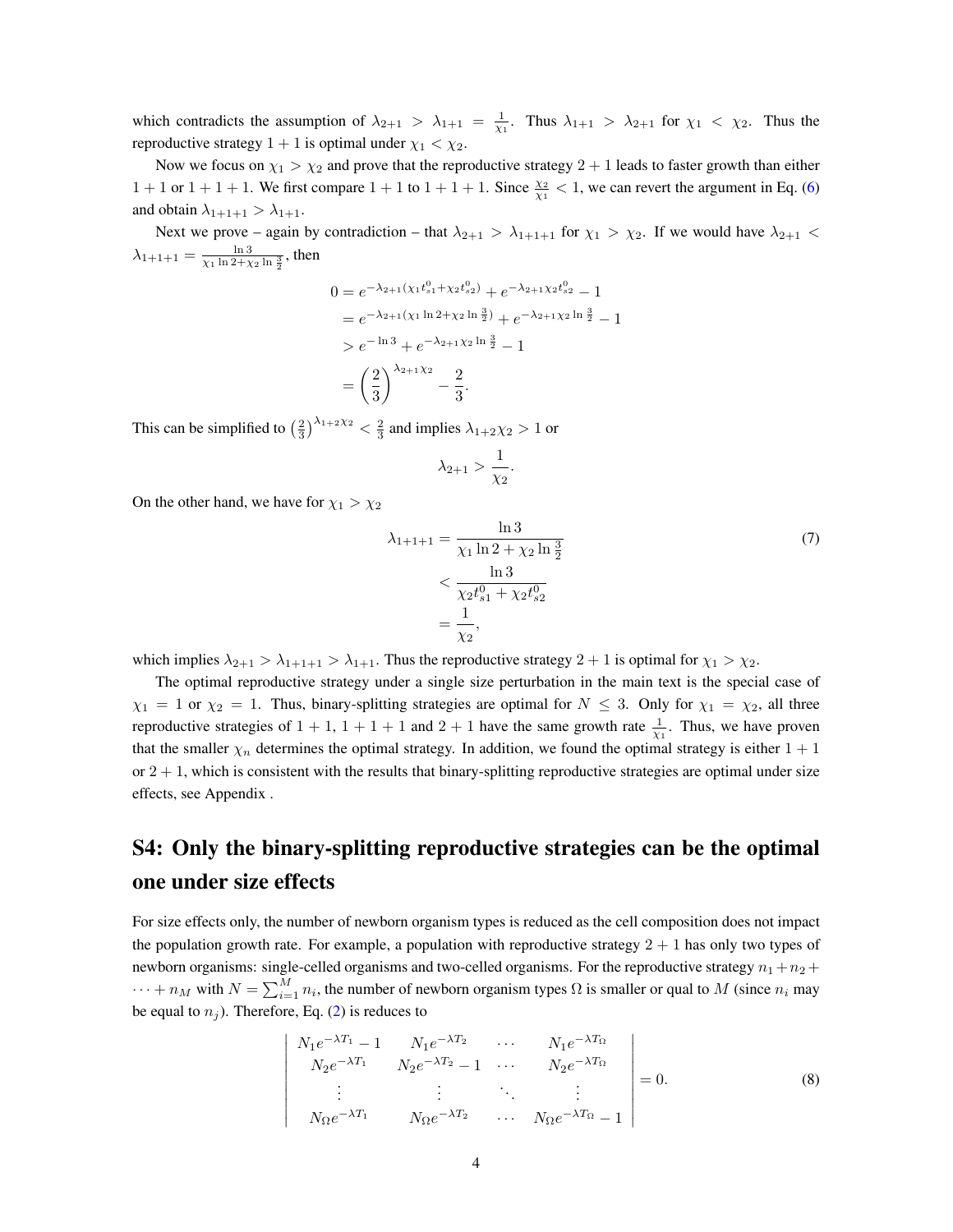Next, we simplify the determinant on the left hand size of Eq. [\(8\)](#page-3-0) by changing lines 2 to  $\Omega$ . We multiply the first row by  $\frac{N_i}{N_1}$  and subtract the result from the *i*th row, where  $i \in [2, \Omega]$ . We obtain

$$
\begin{vmatrix}\nN_1 e^{-\lambda T_1} - 1 & N_1 e^{-\lambda T_2} & \cdots & N_1 e^{-\lambda T_{\Omega}} \\
\frac{N_2}{N_1} & -1 & \cdots & 0 \\
\vdots & \vdots & \ddots & \vdots \\
\frac{N_{\Omega}}{N_1} & 0 & \cdots & -1\n\end{vmatrix} = 0.
$$
\n(9)

Then we multiply the *i*th column by  $\frac{N_i}{N_1}$  and add it to the first column, where  $i \in [2, \Omega]$ . We find

$$
\begin{vmatrix}\n\sum_{i=1}^{\Omega} N_i e^{-\lambda T_i} - 1 & N_1 e^{-\lambda T_2} & \cdots & N_1 e^{-\lambda T_{\Omega}} \\
0 & -1 & \cdots & 0 \\
\vdots & \vdots & \ddots & \vdots \\
0 & 0 & \cdots & -1\n\end{vmatrix} = 0.
$$
\n(10)

<span id="page-4-0"></span>We finally obtain

$$
\sum_{i=1}^{\Omega} N_i e^{-\lambda T_i} - 1 = 0,
$$
\n(11)

where  $i \in [1, \Omega]$ . Since newborn organisms produce identical offspring,  $N_i$  is the number of the *i*th type offspring. For example, each organism produces 2 single-celled newborn organisms (the first type) and a twocelled newborn organism (the second type) under  $1 + 1 + 2$ . Thus  $N_1 = 2$  and  $N_2 = 1$ . Thus, Eq. [\(11\)](#page-4-0) can be written in the following equation

$$
\sum_{i=1}^{M} e^{-\lambda T_{n_i}} - 1 = 0,
$$
\n(12)

where  $T_{n_i}$  is the growth time for an organism from newborn size  $n_i$  to its maturity size N.

To prove that only binary-spitting reproductive strategies can be uniquely optimal, we use a similar method to [\[Pichugin and Traulsen,](#page-6-2) [2020\]](#page-6-2). We choose three reproductive strategies  $S_1 = n_1 + n_2 + \cdots + n_M$ ,  $S_2 =$  $(n_1+n_2)+\cdots+n_M$  and  $S_3=n_1+n_2$ , where  $N=\sum_{i=1}^M n_i$ . We use  $\lambda_1, \lambda_2$ , and  $\lambda_3$  to denote the growth rates of  $S_1, S_2$  and  $S_3$ , respectively. The growth rates can be calculated as roots of the equations

$$
f_1(\lambda) = e^{-\lambda T_{(n_1,N)}} + e^{-\lambda T_{(n_2,N)}} + \sum_{i=3}^{N} e^{-\lambda T_{(n_i,N)}} - 1 = 0
$$
 (13)

$$
f_2(\lambda) = e^{-\lambda T_{(n_1+n_2,N)}} + \sum_{i=3}^{N} e^{-\lambda T_{(n_i,N)}} - 1 = 0
$$
 (14)

$$
f_3(\lambda) = e^{-\lambda T_{(n_1, n_1 + n_2)}} + e^{-\lambda T_{(n_2, n_1 + n_2)}} - 1 = 0.
$$
 (15)

<span id="page-4-1"></span>Since the growth time  $T$  is positive, thus the above equations are monotonically decreasing functions. We multiply Eq. [\(15\)](#page-4-1) by  $e^{-\lambda T_{(n_1+n_2,N)}}$ . Since  $T_{(x,y)} + T_{(y,z)} = T_{(x,z)}$ , we get

$$
f_3'(\lambda) = e^{-\lambda T_{(n_1,N)}} + e^{-\lambda T_{(n_2,N)}} - e^{-\lambda T_{(n_1+n_2,N)}} = 0.
$$
 (16)

Thus,  $f_1(\lambda) = f_2(\lambda) + f'_3(\lambda) = 0$ . Hence, we have either  $\lambda_1 = \lambda_2 = \lambda_3$ ,  $f_2(\lambda_1) > 0 > f'_3(\lambda_1)$  or  $f_2(\lambda_1) <$  $0 < f'_3(\lambda_1)$  at  $\lambda_1$ . If  $f_2(\lambda_1) < 0$  and  $f'_3(\lambda_1) > 0$ , we get  $\lambda_2 < \lambda_1 < \lambda_3$ . If  $f_2(\lambda_1) > 0$  and  $f'_3(\lambda_1) < 0$ , we get  $\lambda_3 < \lambda_1 < \lambda_2$ . Thus, uniquely optimal reproductive strategies are always the binary-splitting ones.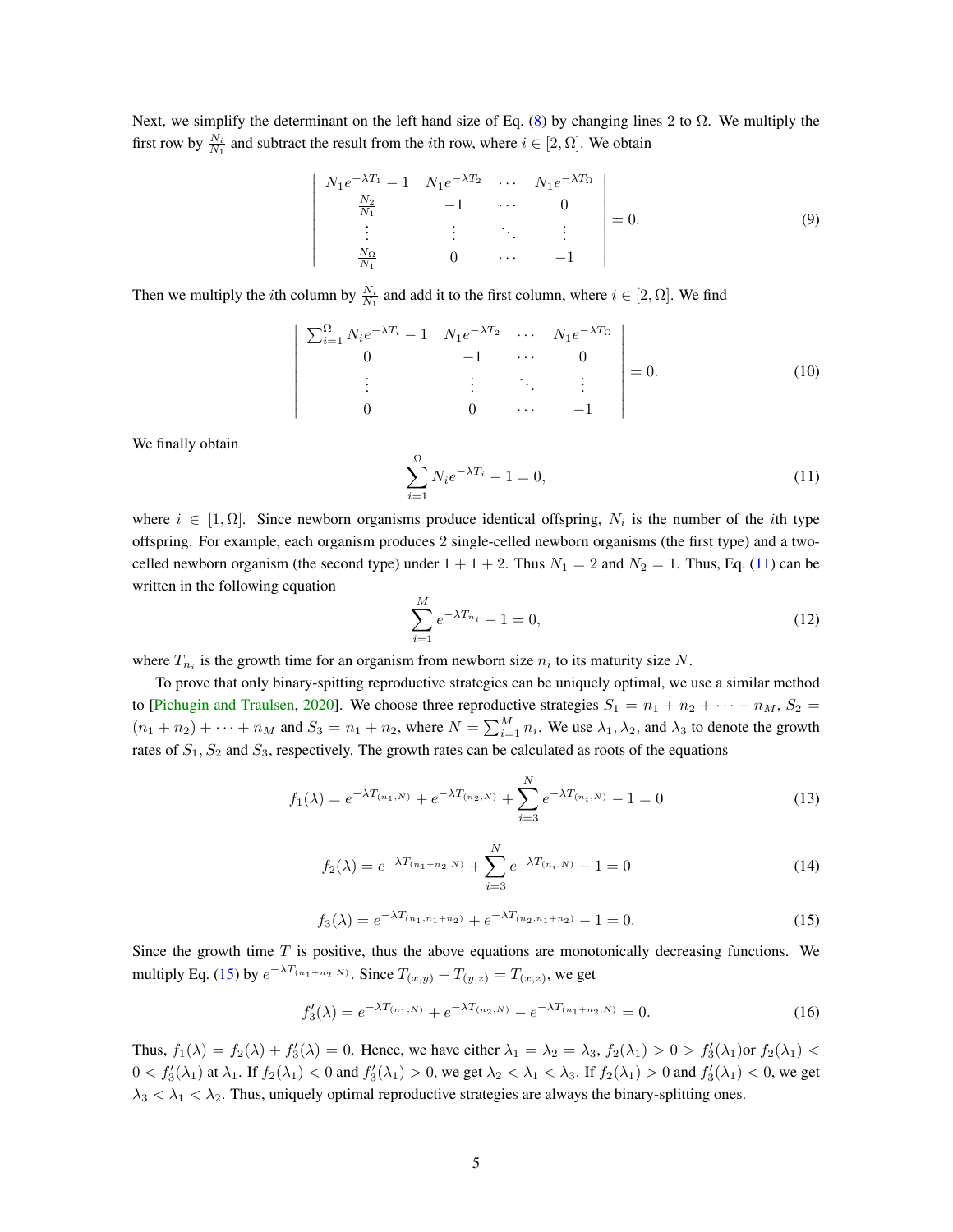S5: The effects of cell-type switching probability on reproductive strategies



Figure S2: The effects of the cell-type switching probability  $m$  on the optimal reproductive strategy. A. The optimal reproductive strategy under high cell-type switching probability  $m = 0.1$  is the binary-splitting one with maximum maturity size. **B.** The effects of cell-type switching probability on the average population growth rates of all reproductive strategies under different thresholds. C. The cell-type switching probability shows an complex effects on reproductive strategy  $1+1+1$ under  $k = 2$ . All reproductive strategies that have maturity size  $N \leq 3$  are shown. Colours of reproductive strategies on panel A and panel C are consistent with Figure 3 in the main text.